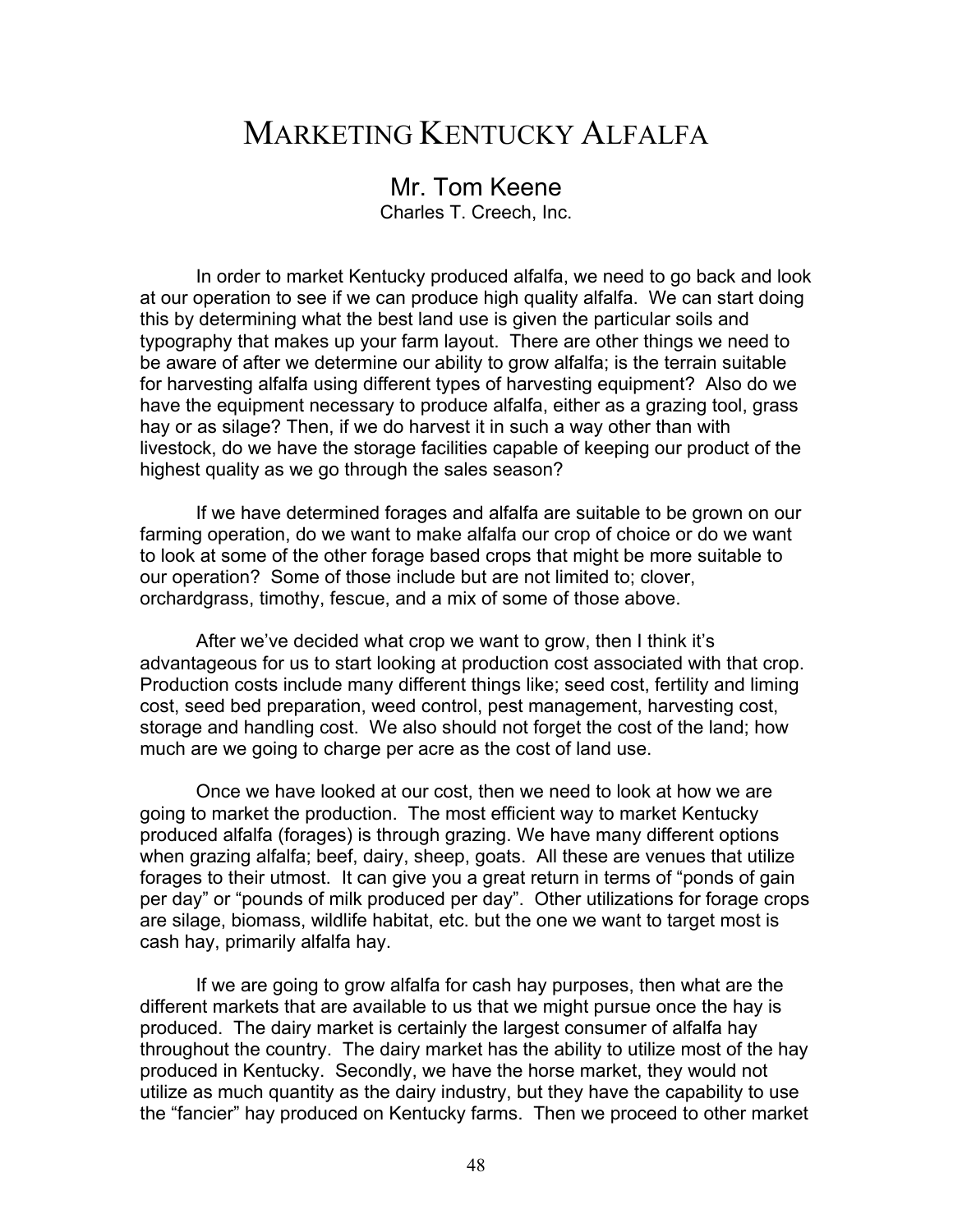possibilities such as goats, sheep, beef, biomass, etc. Then decide on the primary one to two markets you want to supply with high quality alfalfa hay.

Next, we want to determine an acceptable price for our hay. When we say acceptable, we want to make sure we delineate between what we would accept as a price and what we wish to have or what a desired price might be. Some of the things we need to take into consideration when determining an acceptable price are; what is the production cost? (what it is costing us to produce a ton of hay or a ton of silage for the market?) what is the cost of the money you have invested? What are your storage costs? if you have to build a building or utilize a structure already on your farm; you need to contribute a cost to that. How many times are you going to handle the product, are you going to put it up, put it in the barn, handle it again. Is there a hauling cost associated with it? A couple things you need to decide on; are going to price your hay by the bale or by the ton. You want to keep in mind are there any loading and unloading charged that you want to pass on that you will incur as you move your product. So pricing and determining a price is much more complicated then it might seem on the outside, but it's crucial to consider all of these figures to see if you can make a profit at this endeavor.

Once we've determined all these numbers we need to start looking at quality. Quality varies across the board quite a bit; there are several things that go into making good quality hay. First, you want to get your seed bed prepared, get your plant up and growing and control the weeds and insects and so forth. Then you want to harvest it when its ready to be harvested, in other words maturity is very key when producing hay for these markets. You don't want it to get ripe or over mature because the value can suffer quite a bit. One tool that is readily available to Kentucky hay producers is the hay testing program offered by the Kentucky Department of Agriculture. I would recommend that everyone utilize that program if you are going into marketing cash hay or silage in Kentucky or the southeast. Certainly, you don't want to have any rain damage; you want to make sure it is free of any trash or foreign matter. You want to make sure it is put up in a dry condition so it doesn't mold or heat up. You want to be concerned about weeds and weed problems that are visible when the hay is purchased. Also, it may not be a quality thing but packaging is very important. What package does the market want that you are trying to sell to? You want to keep all those things in mind when talking about producing and selling a quality product.

Another thing I want to touch on is accessibility. If you are selling hay to someone and you have to deliver it or you are going to load a truck and they are going to deliver it; you want to make sure of the accessibility of the end user. Will a tractor trailer get around easily on their farm when they get there? What type of truck is going in there and can they get around; can they get turned, can they make it to the barn or storage building they are going to unload at? Are there any low wires hanging or any obstacles that might cause problems?